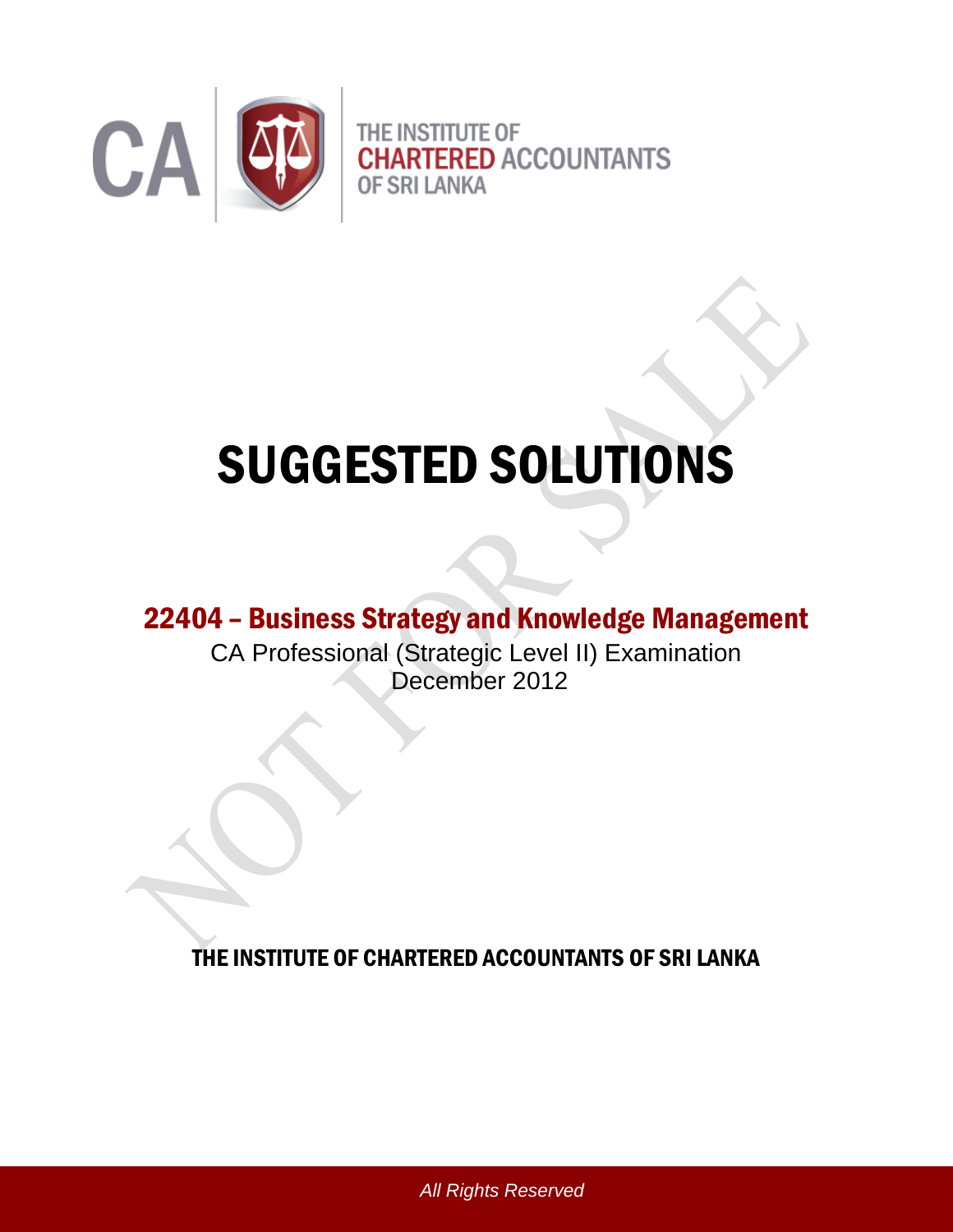#### **Answer No. 01 – Case Study**

(a) Advice DS on the Motives, Incentives, and Resources for diversification and how they support the diversification strategy to be a successful corporate strategy as oppose to single business strategy

(13 marks)

A firm implements diversification strategy as their corporate-level strategy for many reasons. Among them are to enhance strategic competitiveness of the entire company, to gain market power relative to competitors. When a diversification strategy does enhance strategic competitiveness, the firm's total value which is created through either related diversification or unrelated diversification is increased.

Motives to enhance Strategic Competitiveness

- Economies of scope (related diversification) includes sharing activities, and transferring core competencies. Cost savings attributed to transferring the capabilities and the competencies developed in one business to a new business without significant additional costs. Shared activities create interrelationships that affect the ability of both businesses to achieve strategic competitiveness.
- Market power (related diversification) includes blocking competitors through multipoint competition, and vertical integration. Market power exist when a firm is able to sell its products the above the existing competitive level or reduce the costs of its primary and support activities below the competitive level, or both. Multipoint competition exists when two or more diversified firms compete in the same product areas or geographic markets. These firms compete head to head in each market, will not create potential gains; instead, it will generate excessive competitive activity. Over time these firms refrain from competition and in effect realize mutual forbearance (creates value for each company through less competitive activity). Vertical integration exists when a company is producing its own inputs (backward integration) or owns its own sources of distribution of outputs (forward integration). A company pursuing vertical integration is usually motivated to strengthen its position in its core business by gaining market power over competitors. This is done through savings on operations costs, avoidance of market costs, better control to establish quality, and possibly, protection of technology.
- Financial economies (unrelated diversification) includes efficient internal capital allocation and business restructuring. Financial economies are cost savings realized through improved allocations of financial resources based on investments inside or outside the firm. Financial economies are critical to attempt to earn above average returns. Stakeholders have lower cost of reducing their risk through diversification of their own investment portfolios. Successful implementation of an unrelated diversification strategy requires that a firm incur fewer costs to reduce an individual investors risk as compared to the cost that investor would experience to diversify his or her own portfolio.

Incentive and Resource for Diversification – diversification is often undertaken with the expectation that doing so will prevent a firm from reducing its value. Incentive provides reasons to diversify; they come from both the external environment and a firm's internal environment. The term incentive implies that managers have some choice whether to pursue the incentive or not. Incentive external and internal to the firm includes;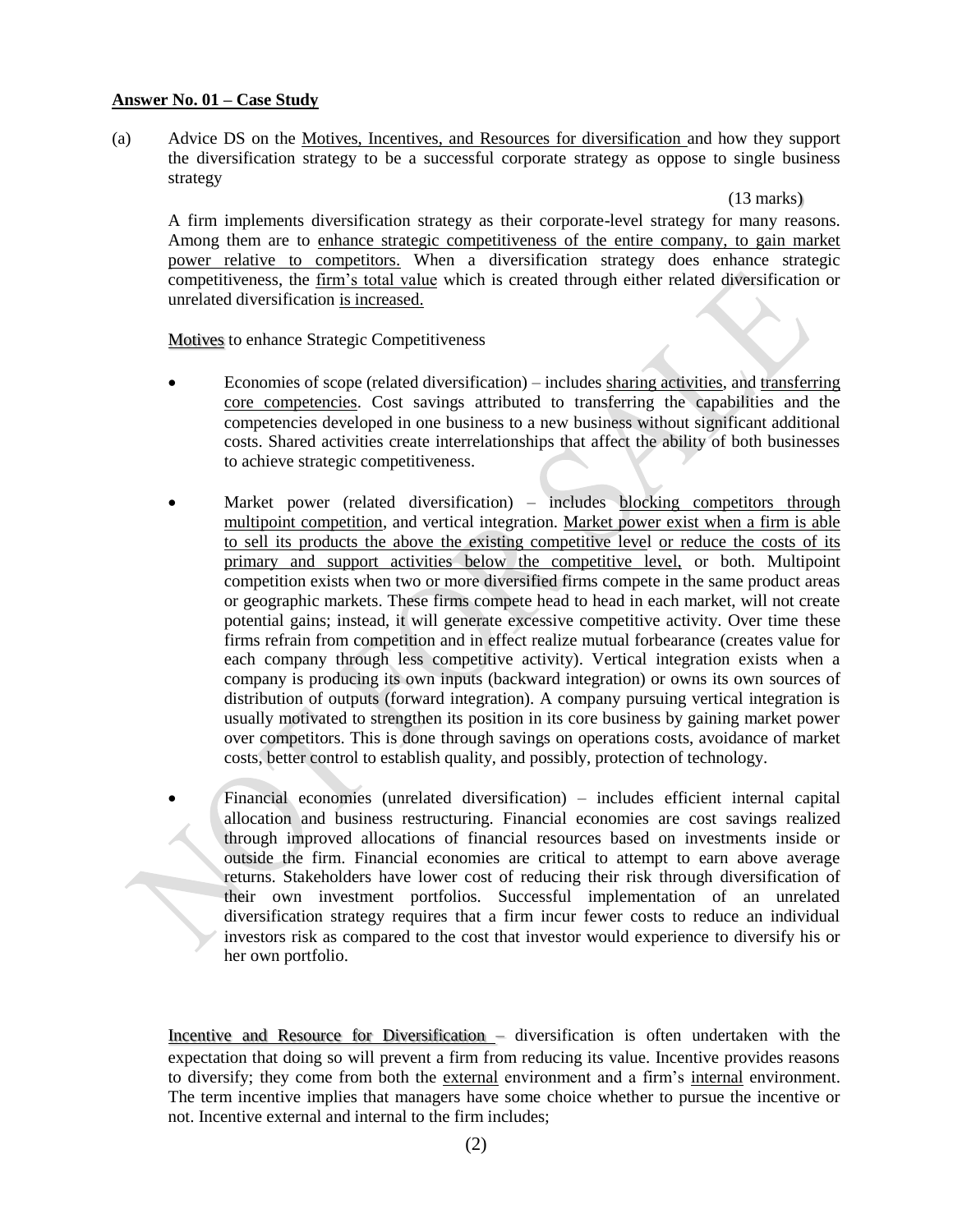- Antitrust regulations
- Tax laws
- Low performance
- Uncertain future cash flows
- Firm risk reduction
- Tangible resources
- Intangible resources

## **Resources for Diversification**

Although incentives to diversify may exist, a firm must possess the resources required to make diversification economically feasible. Tangible, intangible, and financial resources may facilitate diversification. Resources vary in their utility for value creation, however, because of differences in rarity and mobility; that is, some resources are easier for competitors to duplicate because they are not rare, valuable, costly to imitate, and non-substitutable. For instance, free cash flows may be used to diversify the firm because financial resources such as free cash flows are more flexible and common.

#### Why a diversification to be a successful corporate strategy as oppose to single business strategy

The big risk of remaining concentrated on a single business, of course, is putting all of a firm"s eggs in one basket. If the market becomes saturated, competitively unattractive, or is eroded by the appearance of new technologies or new products or fast shifting buyer preferences, then a company"s prospects can quickly dim. It is not unusual for changing customer needs, technological innovations, or new substitute products to undermine or wipe out a single-business firm.

Therefore factors such as;

- Diminishing growth prospects in its present business,
- Opportunities to add value to its customers or gain competitive advantage by broadening its present business
- Attractive opportunities to transfer its existing competencies and capabilities to new business
- Cost-saving opportunities that can be exploited by diversifying on to closely related businesses
- Financial and organizational resources to support a diversification effort,

Provides a clear signal as to when a diversification be a successful corporate strategy oppose to s single business strategy.

Further, diversification strategy is justified against a single business strategy due to the shareholder value it creates. Though the shareholders can easily diversify their risks on their own synergic effect created through diversification ensures, better business performance under a single corporate umbrella consolidating through activity sharing and transferring core competency.

# (b) Recommend why Strategic Outsourcing should be considered for his garment manufacturing business proposition instead of setting up of the operation (7 marks)

Strategic outsourcing focus on a fewer number of value-creation activities in order to strengthen its business model. It focuses on noncore or non strategic activities in order to determine if they can be performed more effectively and efficiently by independent specialized companies.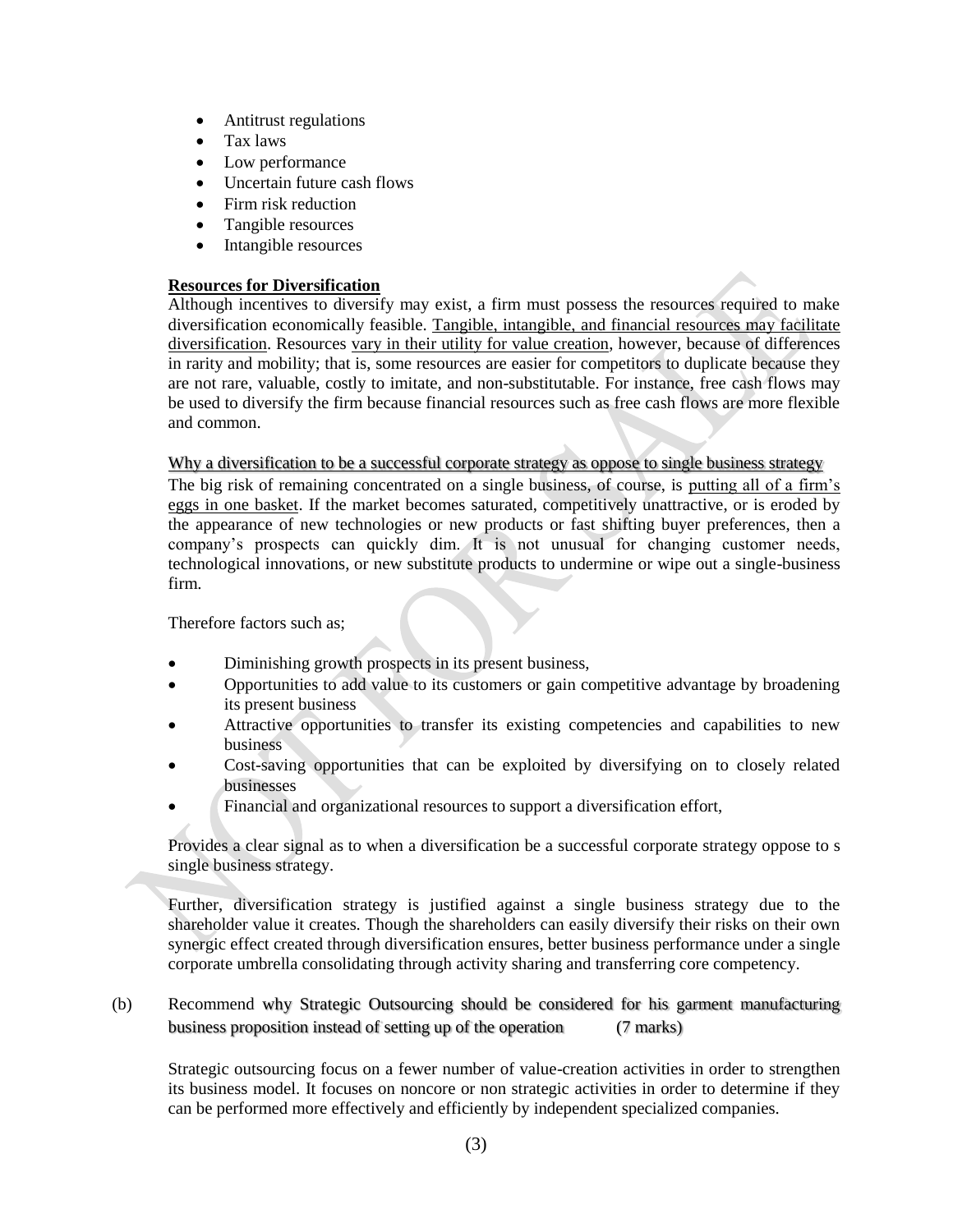Further, strategic outsourcing allows one or more of a company"s value-chain activities or functions to be performed by independent specialized companies that focus all their skills and knowledge on just one kind of activity. Relying on outside specialist to perform certain value chain activities offers a number of strategic advantages;

- Obtaining higher quality and/or cheaper components or services than internal sources can provide.
- Improving the company"s ability to innovate by interacting and allying with "best-inworld" suppliers who have considerable intellectual depth and innovative capabilities of their own.
- Enhancing the firm"s strategic flexibility should customer need and market conditions suddenly shift
- Increasing the firm"s ability to assemble diverse kind of expertise speedily and efficiently.
- Allowing the firm to concentrate its resources on performing this activities internally that it can perform better than outsiders and/or that it needs to have directly under its own strategic control.
- Initial investment could be used for existing business effectively.
- Relieve the core management team from the decision making process of the new garment business if major part of operation is outsourced.

Thus, which value chain activities should be brought within the boundary of the firm and which value chain activities should be outsourced need to carefully thought and realized by DS to engage his resources more efficiently toward achieving the ultimate objectives.

(Total 20 marks)

#### **Answer No. 02**

The world economy is globalizing at an increasing pace as countries hitherto closed to foreign companies open up their markets, as the internet shrinks the importance of geographic distance, and as ambitious growth minded companies race to stake out competitive positions in the markets of more and more countries. Therefore, catering to the global customer needs becomes the dream of every business irrespective of the size and form of that business.

One of the ways in which a firm can gain competitive advantage in competing multinationally involves efficient and effective transfer of competitively valuable competencies and capabilities from its domestic markets to foreign markets. Companies can pursue competitive advantage by locating activities in the most advantageous countries. Examine three (3) issues that companies tend to confront when their activities are in a limited number of locations.

(6 marks)

To use location to build competitive advantage, a company must consider two issues, (1) whether to concentrate each activity it performs in a few selected countries or to disperse performance of the activity to many nations, and (2) in which countries to locate particular activities. Companies tend to concentrate their activities in a limited number of locations;

 **When the cost of manufacturing or other activities are significantly lower in particular geographic location than in others** – e.g. much of the world"s athletic footwear is manufactured in Asia (China and Korea) because of the low labour cost. Much of the motherboard for PC"s is located in Taiwan because of both low cost and high caliber technical skills of the Taiwanese labour force.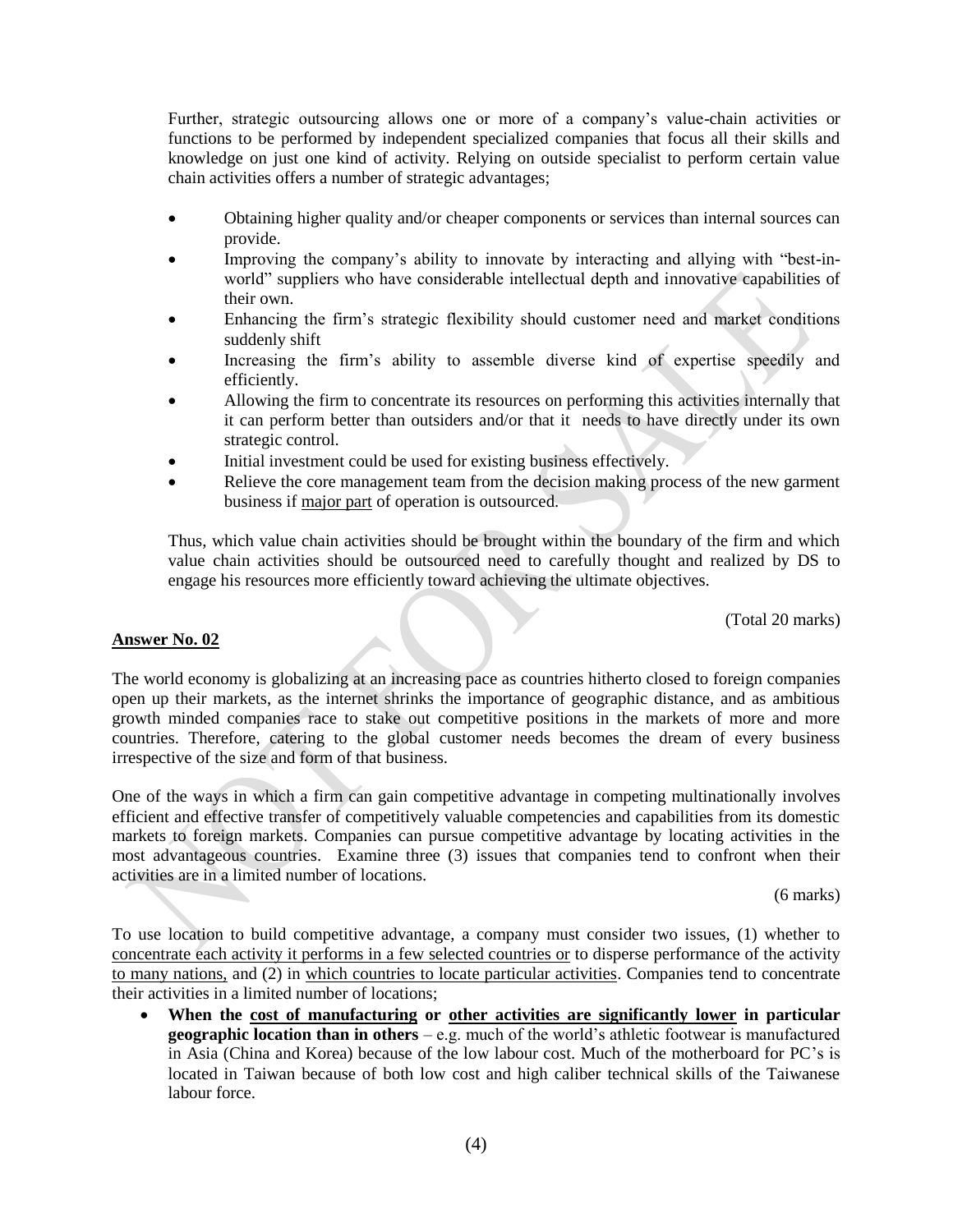- When there are significant scales of economies in performing the activity the presence of significant economies of scale in components production or final assembly means that a company gain major cost savings from operating a few superefficient plants as opposed to a host of small plants scattered across the world. Important marketing and distribution economies associated with multinational operations can also yield low cost leadership. In situations where some are intent on global dominance, being the world-wide low cost provider is a powerful competitive advantage. Similarly, achieving low cost producer status often requires a company to have the largest worldwide manufacturing share (as distinct from brand share or market share) with production centralized in one or few world-scale plants in low-cost locations.
- **When there is steep learning or experience curve associated with performing an activity in a single location** – in some industries experience curve effects in parts manufacture or assembly are so great that a company establishes one or two large plants from which it serves the world market. The key to riding down the experience curve and achieving lower costs is to concentrate production in a few locations to increase the accumulated volume at a plant as rapidly as possible.
- **When certain locations have superior resources, allow better coordination of relocated activities, or offer other valuable advantages** – a research unit or a sophisticated production facility may be situated in a particular nation because of its pool of technologically trained personnel.

Samsung became a leader in memory chip technology by establishing a major R& D facility in Silicon Valley and transferring the knowhow gained back to headquarters and its plants in South Korea. Where just-in-time inventory practices yield big cost saving and/or where the assembly firm has long-term partnering agreements with its key suppliers, parts manufacturing plants may be clustered around final assembly plants.

(b) Describe what Multi-country competition and Global competition is and its strategic importance for sustainable growth.

(9 marks)

There are important differences in the pattern of international competition from industry to industry.

*Multi-country* or *multi-domestic* competition is where each country market is self contained, buyers have different expectations and like different styling and features, competition in each national market essentially independent of competition in other national markets, and the set of rivals comprising the selling side of the market differ from country to country. Because each country market is separate in multi-country competition, a company"s reputation, customer base, and the competitive position in one nation have little or no bearing on its ability to compete successfully in another. As a result power of company"s strategy in any one nation and any competitive advantage it yields are largely confined to that nation and do not spill over to other countries where it operates. *With multi-country competition there is no international or global market, just a collection of self contained country markets*. Industries characterized by multi-country competition include beer, life insurance, apparel, metal fabrication, many types of food products (coffee, cereals, canned goods, frozen foods) and many types of retailing.

*Global competition* is where prices and competitive conditions across country markets are strongly linked together and the term international or *global market* has true meaning. In a globally competitive industry, a company"s competitive position in one country both affects and is affected by its position in other countries. Rival companies compare against each other in many different countries, but especially so in countries where sales volumes are large and where having a competitive presence is strategically important to building strong global position in the industry.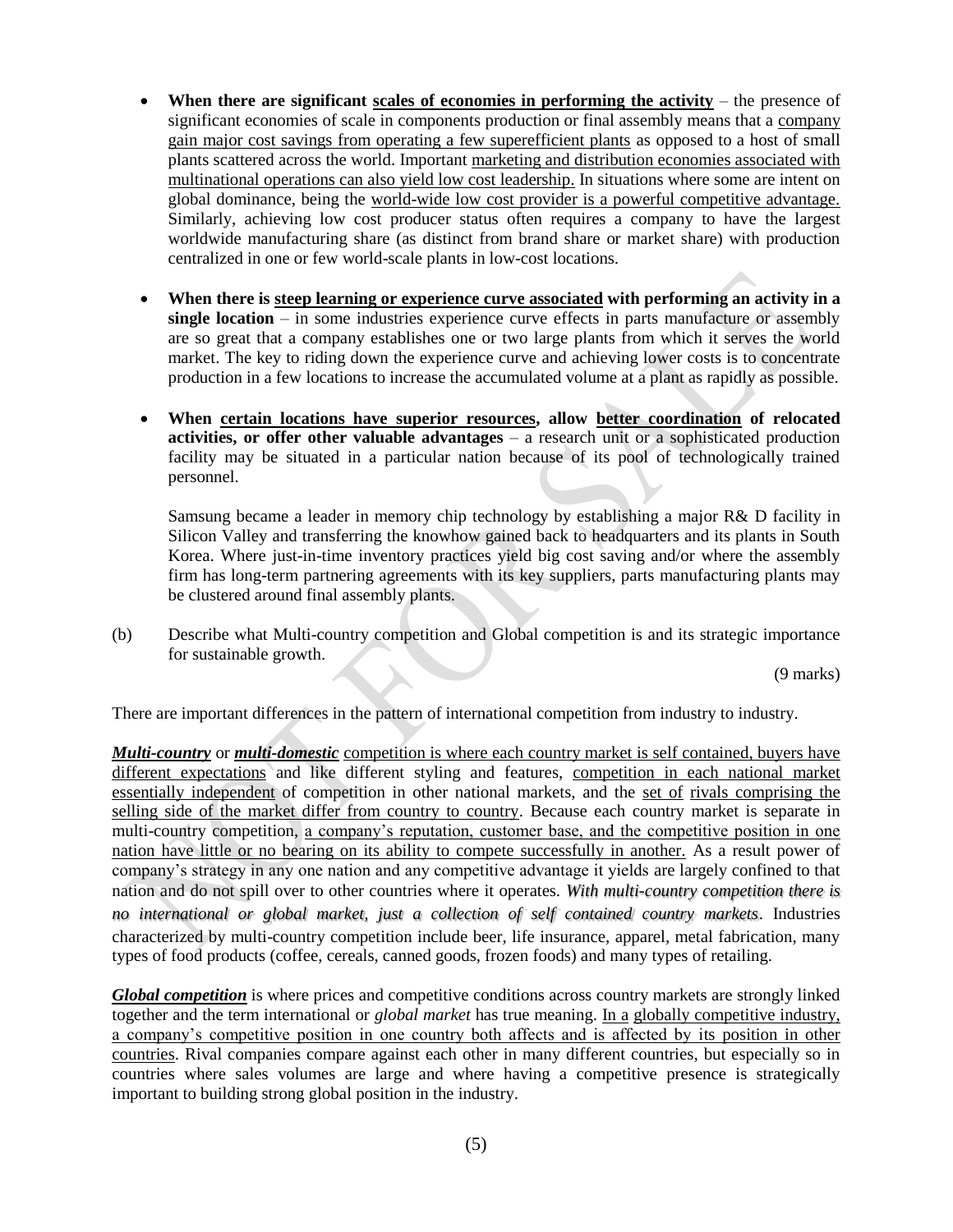In global competition a firm"s overall competitive advantage grows out of its entire worldwide operations, the competitive advantage it creates at its home base is supplemented by advantages growing out of its operation in other countries (having plants in low-wage countries, being able to transfer expertise from country to country). *A global competitor's market strength is directly proportional to its portfolio of country based competitive advantages.* 

An industry can have segments that are globally competitive and segments where competition is country by country. In the Hotel-motel industry, for an example, the low and medium-priced segments are characterised by multi-country competition because competitors mainly serve travelers within the same country. In the business and Luxury segments, however competition is more globalised.

Companies like Nikki, Marriot, Sheraton, and Hilton have hotels at many international locations and use worldwide reservation systems and common quality and service standards to gain marketing advantage in serving business people and other travelers who make frequent international trips.

#### Strategic Importance for Sustainable Growth

The question of which of these two strategies to pursue is the foremost strategic issue firms face when they compete in international markets.

The need for a multicountry strategy derives sometimes from the vast differences in cultural, economic, political, and competitive conditions in different countries. The more diverse national market conditions are, the stronger the case for a multicountry strategy, where the company tailors its strategic approach to fit each host country"s market situation. Usually, but not always, companies employing a multicountry strategy use the same basic competitive theme (low-cost, differentiation, or best cost) in each country, making whatever country specific variations are needed to best satisfy customers and to position themselves against local rivals.

The bigger the country to country variations, the more a company"s overall international strategy becomes a collection of is individual country strategies. But country to country variation still allow room to connect the strategies in different countries by making an effort to transfer ideas, technologies, competencies, and capabilities that work successfully, in one country market to other country market. Multicountry strategies are best suited for industries where multicountry competition dominates and a fairly a high degree of local responsiveness is competitively imperative while global strategies are best suited for globally competitive industries. A global strategy is one where the company's approach is mostly the same in all countries. Although minor country to country difference in strategy do exist to accommodate specific competitive conditions in host countries, the company"s fundamental competitive theme (low-cost, differentiation, best-cost, or focused) remains the same worldwide.

#### A global strategy involves;

- 1. Integrating and coordinating the company"s strategic moves worldwide and
- 2. Selling in many if not all nations where there is significant buyer demand.

A global strategy because it is more uniform from country to country, can concentrate on building the resource strength to secure a sustainable low-cost or differentiation based competitive advantage over both domestic rivals and global rivals racing for world market leadership. Whenever country –to-country differences are small enough to be accommodated within the framework of global strategy, a global strategy is preferable to a multicountry strategy because of the value of uniting a company's efforts worldwide to create strong, competitively valuable competencies and capabilities not readily matched by rivals.

(Total 15 marks)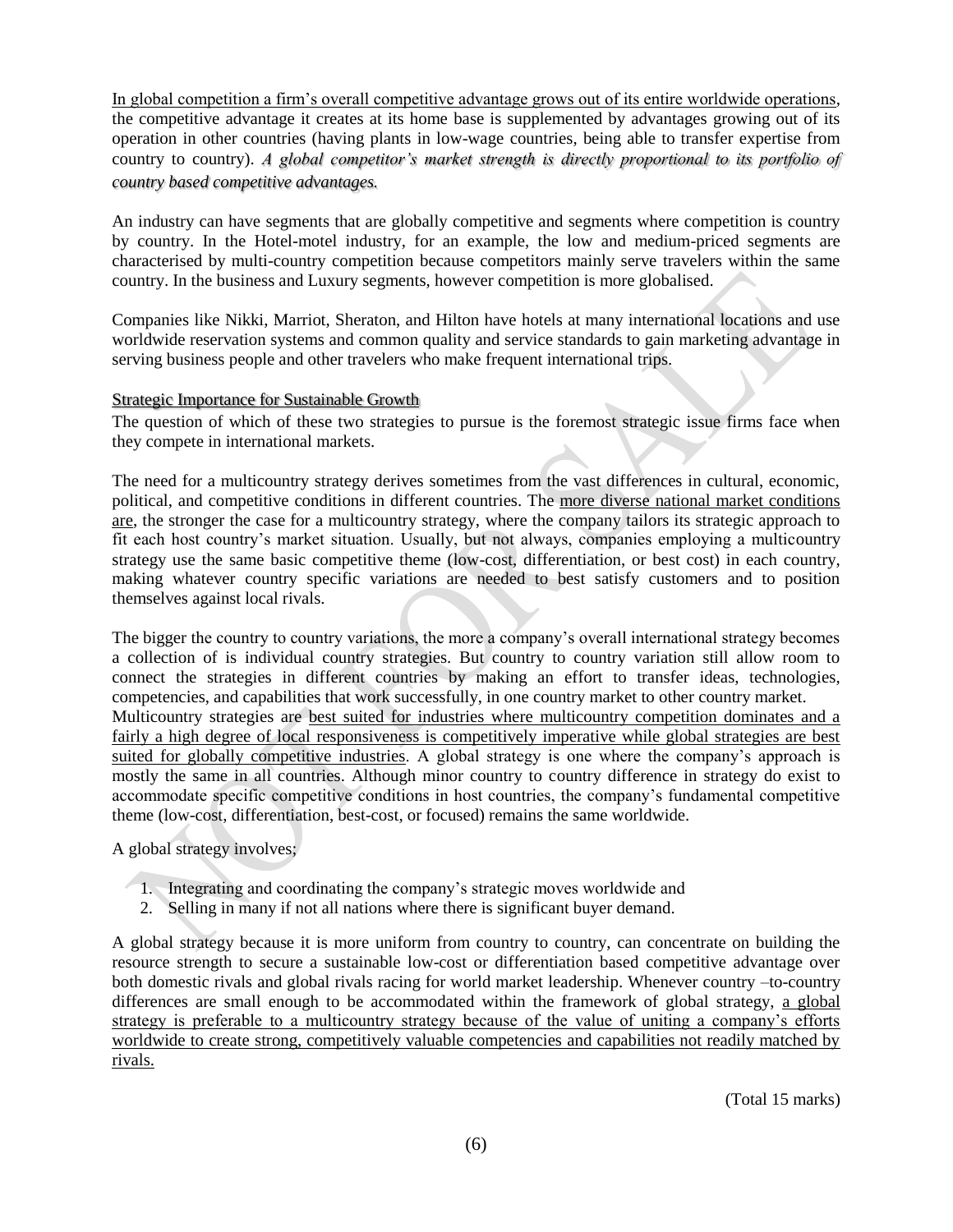#### **Answer No. 03**

A company"s strategy consist of the competitive efforts and business approaches that managers employ to please customers, compete successfully, and achieve organizational objectives. The changes in external and internal environment dictate that a company"s strategy changes and evolve over time. Faster a company"s external and internal environment changes, the more frequently that its short run and long-run strategic plans have to be revised and updated.

(a) Examine why Strategic Management is considered an ongoing process and not a start-stop event

(4 marks)

Forming a strategic vision, setting objectives, crafting a strategy, implementing and executing a strategic plan, and evaluating performance portray what strategic management involves. They are never final and making adjustments are normal and necessary parts of the strategic management process.

The choice of whether to continue or change the company"s vision, objectives, strategy and implementation approaches always present itself. Managers have an ever present responsibility for detecting when new developments require a strategic response and when they don"t. Their job is to track progress, spot problems and issues early, monitor the winds of market and customer change, and initiate adjustments as needed.

Managers performing these tasks are not so cleanly divided into separate, neatly sequenced compartments.

- First, there is much interplay and recycling among the five tasks. Deciding on a company mission and vision shades into setting objectives (both involve directional priorities). Objectives setting entails considering current performance, the strategy options available to improve performance, and whether the organization has resources and capabilities to achieve stretch objectives when pushed and challenged. Clearly, the direction-setting tasks of developing a mission, setting objectives, and crafting strategy needs to be integrated and done as package not individually.
- Second, these five strategic management tasks have to be done alongside managers other duties and responsibilities, administering day-to-day operations, dealing with crises, going to meetings, reviewing information, handling people problems, and taking an special assignment and civic duties.
- Third, crafting and implementing strategy make erratic demands on a manager's time. Change does not happen in an orderly or predictable way. Events can build quickly or gradually, they can emerge singly or in rapid-fire successions; and their implications for strategic change can be easy or hard to diagnose.
- Last, the most time-consuming aspect of strategic management involves daily efforts to get the best strategy-supportive performance out of every individual in the organization and trying to perfect the current strategy by refining its content and execution.
- b) Identifying company competencies and capabilities plays an important role in overall corporate strategy formulation. Core competencies recognize through a competency analysis stand as a valuable company resource. Explain what the Core Competence is and its role in corporate strategy formulation. (5 marks) (5 marks)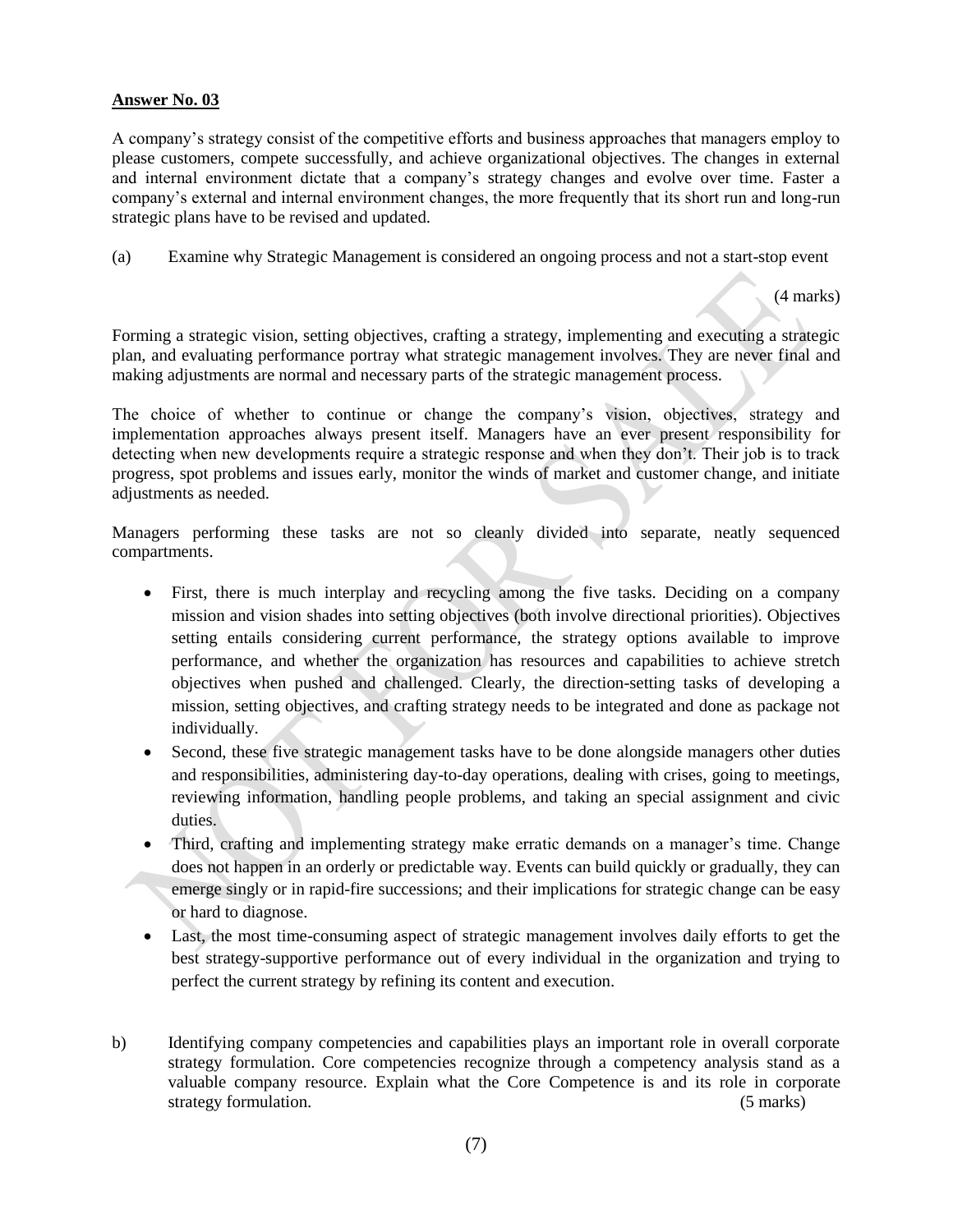Identifying and evaluating what a company is really good at doing and what capabilities it has for competing is a critical component of assessing a company"s situation. One of the most valuable resources a company has is the ability to perform competitively relevant activity very well. A competitively important internal activity that a company performs better than other competitively important internal activities is termed core competency.

While core competence is something a company does well internally, what makes it a *core*  competence as opposed to just a competence is that it is central to a company"s competitiveness and profitability rather than peripheral. A company's core competence can relate to any of several aspects of its business: expertise in building networks and systems that enable e-commerce, speeding new or next generation products to market, good after-sale service, skills in manufacturing high-quality product etc.,

A company may have more than one core competence in its resource portfolio but rare is the company that can legitimately claim more than two or three core competencies. A core competence gives a company competitive capability and thus qualifies as a genuine company strength and resource.

Most often, a company"s core competence resides in its people and in its intellectual capital, not in its assets on the balance sheet. Core competencies tend to be grounded in cross-department and cross-functional combinations of skills, resources, and technologies. A company"s core competence represents a *distinctive competence* depends on how good the competence is relative to what competitors are capable of. A distinctive competence is something a company does well in comparison to its competitors. A core competence becomes a basis for competitive advantage only when it is a distinctive competence.

(c) Companies and managers approach the task of crafting a strategy in a variety of ways. At one extreme, strategy emerges as chiefly the product of one person – the CEO, a visionary founder of the business, or an enterprise"s current owner. Identify and describe the approaches in crafting a business Strategy

(6 marks)

- *The Chief Architect Approach* the owner CEO assumes the role of chief strategist and chief entrepreneur, singlehandedly shaping most or all of the major pieces of strategy. This does not mean that one person is the originator of all the ideas underlying the resulting strategy or does all the background data gathering and analysis. But it does mean that one person functions as strategic visionary and chief architect of strategy, personally orchestrating the process and putting his or her imprint on what strategy to pursue. The chief architect approach to strategy formation is characteristic of companies that have been founded by the company"s present CEO (e.g. Michael Dell at Dell Computers).
- *The Delegation Approach* here the manager in charge delegates big chunks of the strategy making task to trusted subordinates, down the line managers in charge of key business units and departments, a high-level task force of knowledgeable and talented people from many parts of the company, self-directed work teams with authority over a particular process or function, or, more rarely, a team of consultants brought in specifically to help develop new strategic initiatives. Delegating the brainstorming, analysis and crafting of major strategy components and certainly most of the detailed pieces of an enterprise's strategy allows for broad participation from many managers and personnel with specialized expertise.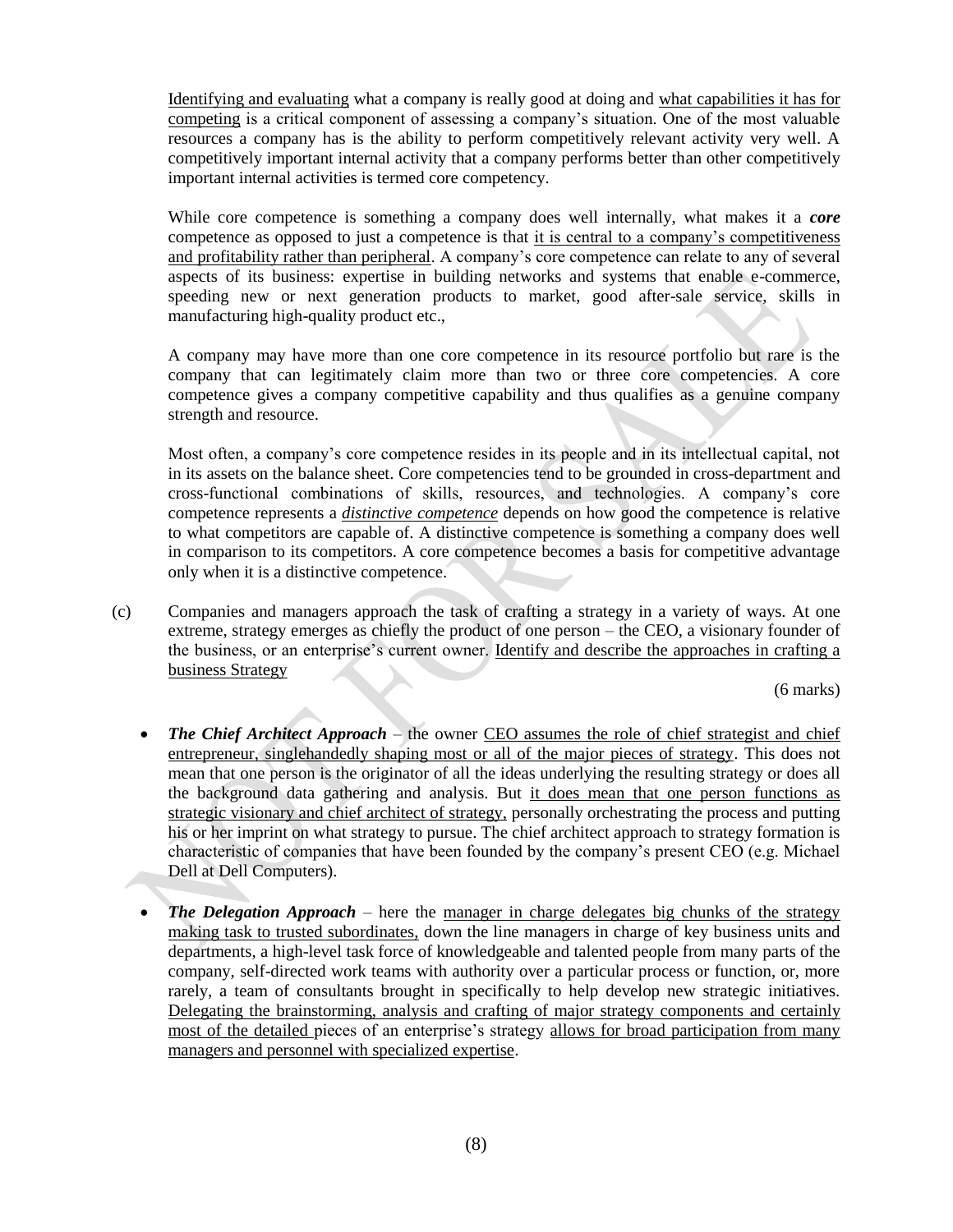- *The Collaborative or Team Approach* this is a middle approach whereby a manager with strategy making responsibility enlists the assistance and advice of key peers and subordinates in hammering out a consensus strategy. Strategy teams often include line and staff managers from different disciplines and departmental units, a few handpicked junior staffers known for their ability to think creatively, and near retirement veterans noted for being keen observers, telling it like it is, and giving sage advice. Collaborative efforts are usually led by the manager in charge, but the result is the joint product of all concerned. Such an approach is well suited situations where strategic issues cut across departments, product lines, and businesses, and there is a need to tap strategic thinking of people with different expertise, experiences, and perspectives.
- *The Corporative Entrepreneur Approach* under this approach top management encourages individuals and teams to develop and champion proposals for new product lines and new business ventures. The idea is to unleash the talents and energies of promising corporate entrepreneurs, letting them try out business ideas and pursue new strategic initiatives. Utilising the corporate entrepreneur approach successfully requires having an organization populated with ambitious, entrepreneurial people who want the chance to take on strategic and managerial responsibility for a new product or business. With this approach, the total strategy of a company is the collective sum of all the championed initiatives. This approach works well in enterprises where technological advances are coming at a fast and furious pace compelling new opportunities are opening up in a variety of areas.

(Total 15 marks)

#### **Answer No. 04**

(a) What evidence or factors do you observe in the given description itself to justify the statement made by the business analyst that the "stock market value partly depends on the organisational knowledge"? List five (05) such evidence or factors and justify why you listed each one of them.

(10 marks)

- 1. smart management: contributes to the improvement of the organisation (hence stock market value), but depends on the knowledge that the management gather dynamically regarding employees (for HRM), changing business environment, etc., hence the knowledge systems are necessary
- 2. business intelligence: contributes to strategic decision making that gives a guarantee to the stock trading clients, but depends on gathered knowledge and the support of expert systems
- 3. excellence in service delivery: will win the hearts of customers, and their feedback increases the stock market value, but requires the knowledge of customers, their demands, streamlining services, etc., that depends kn KM systems
- 4. CRM: argument can be same as above (CRM itself is a knowledge contributor to KMS), and a CRM improves service delivery
- 5. human aspect was not improved in the past, and this may have led to lower stock market value: human aspect covers training, interaction with customers, motivation, etc. Dissatisfaction of customers leads to lower stock market value, and therefore to increase it, human aspect need to be improved
- 6. vast customer base: in the past customer base increased, but the service does not seemed to have scaled accordingly. Better systems are needed for a service improvement, thereby increasing the stock market value
- (b) It was identified that the knowledge and skills of newly appointed staff was not up to the expected level of the customers. Therefore, it was suggested to reward and keep many experienced staff who have worked for more than 10 years and use them to train the new staff. Do you think that this is a good strategy? Explain. Give examples to illustrate your points.

(10 marks)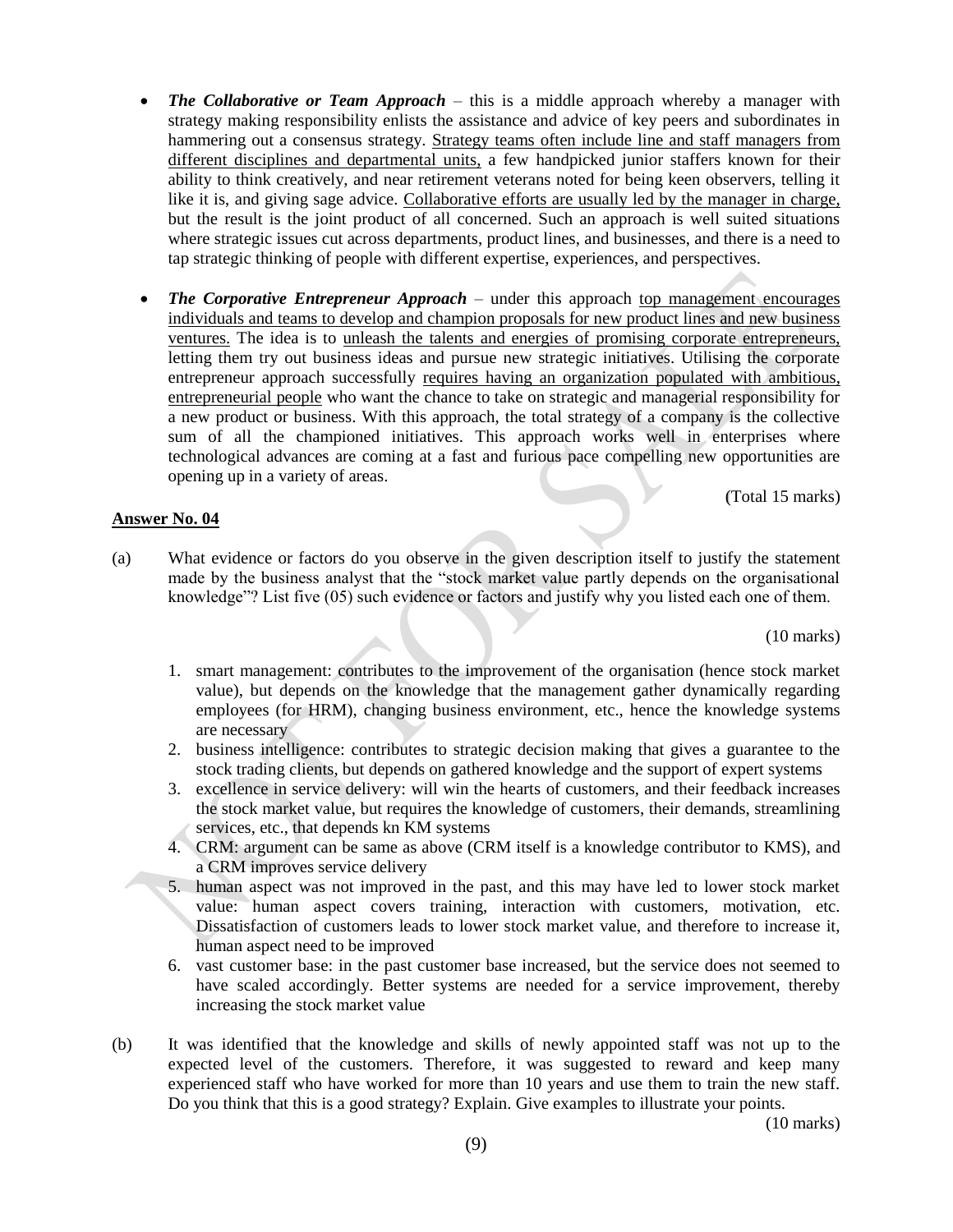- a. Experienced staff has tacit knowledge, and they can be used to train new staff.
- b. Although experienced staff is good to be used to train, what is more important is to capture their knowledge, codify them and store them, and then make available to the other relevant staff.
- c. Just a measure of 10 years is not a criteria to find out experts. Need to assess their expertise and see the relevance to the problem that young staff have. Mere rewarding based on 10 years can lead to more problems.
- d. Environment changes. Competition has come in. Adaptation and training the staff to face new challenges is more necessary.
- e. Regulatory frameworks, frameworks for international collaborations, etc., need to be taken into account in training.
- f. KMSs should be in place to train new staff, KMSs will use gathered knowledge. They may have forums, wikis, blogs, journals, etc. that make the system more interactive for new staff.
- g. CRMs are quite useful as the issue is related to customer complains. New staff should be trained to gather information from CRMs and use them to give a better service to customers.
- h. New technologies and mechanisms need to be explored and the new staff should be given an exposure.

In addition to the above, any valid suggestions to improve the knowledge of new staff can be accepted. Total marks should not exceed 10 marks, as some candidates may describe more than 5 points.

(Total 20 marks)

#### **Answer No. 05**

(a) It was found that the bank can get more revenue from loans and leasing facilities than the core banking operations such as current and savings accounts. Therefore, the management decided to invest on an information system to facilitate these services, and this system uses Artificial Intelligence (AI) to help banking staff to determine various parameters related to offering these services. In what way can the AI based techniques be helpful for the banking staff? Explain giving an example.

(5 marks)

Analysis of past data, determining under what situations the customer behaved favourably to the bank, etc., can be the output of the AI based techniques that can help the banking staff decide the parameters of the loan or lease. Past data can be used to train the AI based systems. (3 marks for this type of explanation with reasons)

(Note to the marking examiner: part of the answer is the actual example itself, for which 2 marks are to be given. The other part (3 marks) is for describing how AI techniques can be used by the system (or how the systems can be trained) using the past data so that the system will be helpful in a situation similar to the example quoted. Students should show how AI techniques are used by the system to help the banking staff. If the overall description contains these points, consider giving marks).

(b) What current situation in the bank may hinder the proper operation of the above AI based system? Briefly state why.

(2 marks)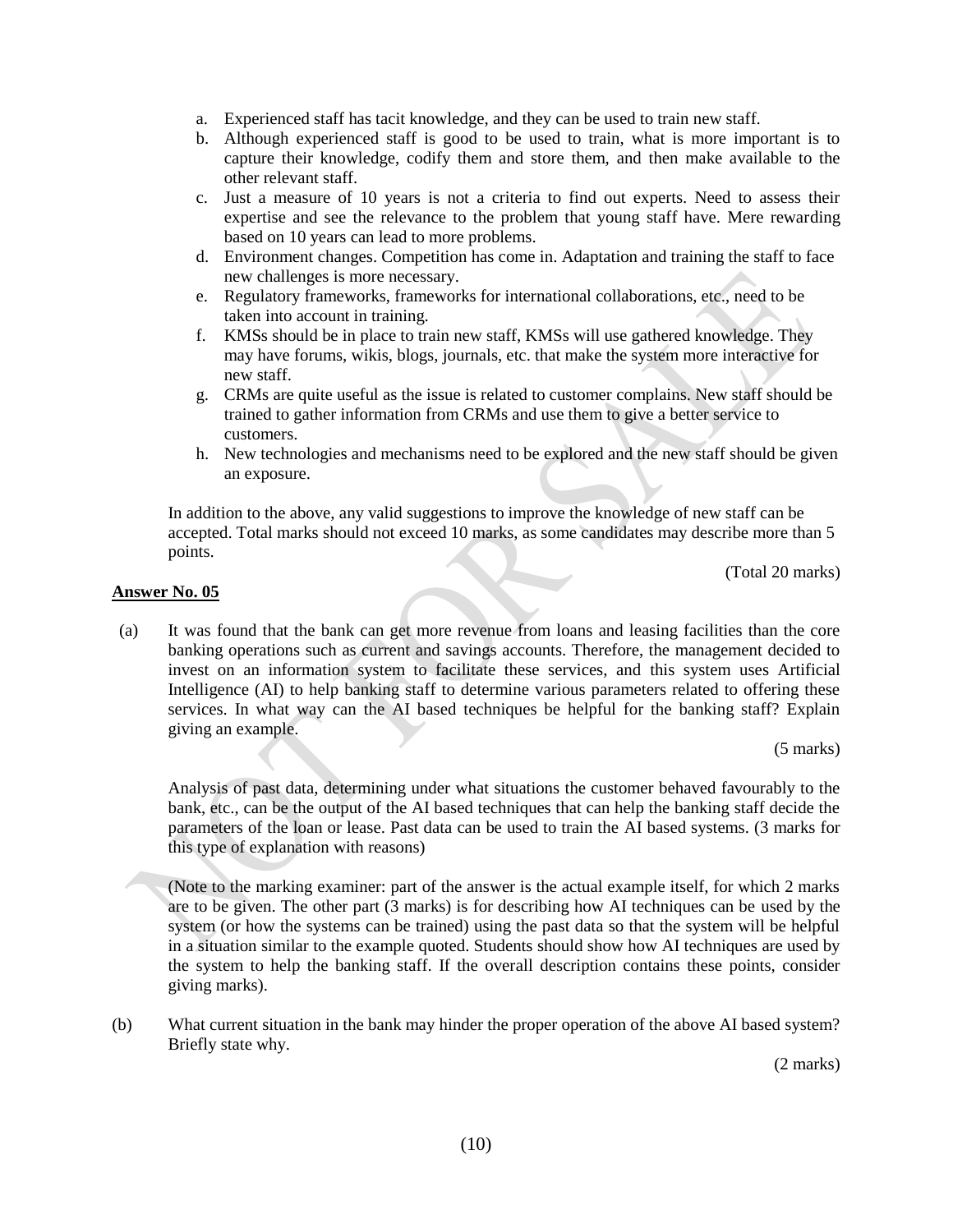(c) This bank has a large branch network. When the branch managers are involved, decision making becomes a difficult process. What solution would you suggest to overcome this situation, and why? Briefly explain four (04) facilities in such a system, and show how they are used in a decision making process. (8 marks)

#### **Answer:**

Groupware includes many important services for collaboration. They include:

- Sharing of calendars Allow users to keep tract of their schedules and plan meetings with others.
- Collective writing Can perform collaborate writing, Example: One report can be written by many employees collaboratively.
- E-mail handling Allow user to send and receive messages.
- Shared database access All the employees within the organization can access the database.
- Electronic meetings Video conferencing and information sharing makes if similar to face to face meetings.
- Assigning task Tasks can be assigned to employees. Status of t asks is updated on the task list.
- Group scheduling Meetings can be scheduled based on the availability of individuals.
- Public folders Public folders can be created to collect information from others as well as share information with others.
- Workflow management Workflow management refers to passing information, documents, and tasks from one employee or machine within a business to another. This is automated through groupware.

(Total 15 marks)

# **Answer No. 06**

(a) Briefly explain the CRISP-DM (Cross Industry Standard Process for Data Mining). You need to touch upon at least 5 aspects of the model.

(10 marks)

# **Answer:**

The CRISP-DM (Cross Industry Standard Process for Data Mining) knowledge discovery process model consists of six steps.

# 1. **Business understanding**

This step is for understanding of objectives and requirements from a business perspective. The step consists of sub-steps such as determination of business objectives, assessment of the situation, determination of data mining goals, and generation of a project plan.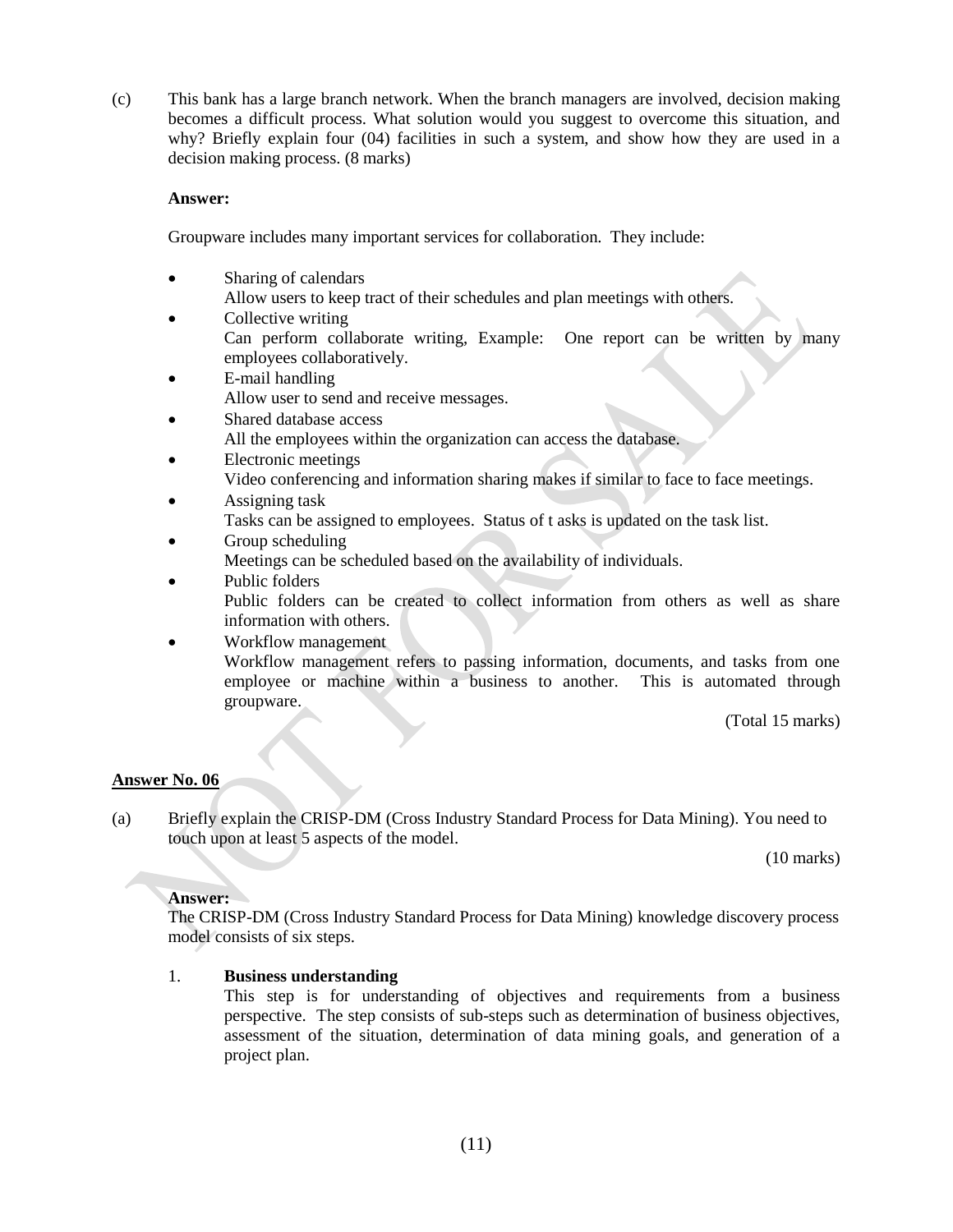#### 2. **Data understanding**

This step starts with initial data collection and familiarization with the data. Specific aims include identification of data quality problems, initial insights into the data, and detection of interesting data subsets. Data understanding is further broken down into substeps such as collection of initial data, exploration of data, and verification of data quality.

#### 3. **Data preparation**

This step covers all activities needed to construct the final dataset. The final dataset constitutes the data that will be fed into Data Mining tools in the next step. It includes table, record, and attribute selection; data cleaning; construction of new attributes; and transformation of data. It is divided into the sub-steps of selection of data, cleansing of data, construction of data, integration of data, and formatting of data.

### 4. **Modeling**

At this point, various modeling techniques are selected and applied. Modeling usually involves the use of several methods for the same data mining problem type. The input parameters are adjusted to optimal values. Since some methods may require a specific format for input data, often moving into the previous step is necessary in some situations. This step is subdivided into steps as selection of modeling techniques, generation of test design, creation of models , and assessment of generated models.

### 5. **Evaluation**

After one or more models have been built that are of high quality from a data analysis perspective, the model is evaluated from a business context. A key objective is to determine whether any important business issues have not been sufficiently considered. At the end of this phase, a decision about the use of the data mining results should be reached. The key sub-steps in this step include evaluation of the results, process review, and determination of the next step.

# 6. **Deployment**

Now the discovered knowledge must be organized and presented in a way that the customer can be used to integrate in the decision making process. Depending on the requirements, this step can be as simple as generating a report or as complex as implementing an iterative Knowledge Discovery Process. This step is further divided into the sub-steps of plan deployment, plan monitoring and maintenance, generation of final report, and review of the process.

(5 marks)

(b) Briefly describe two (02) emerging technologies that may be integrated to knowledge management systems to make them more efficient and effective.

**SOAP**

SOAP originally defined as Simple Object Access Protocol, is a protocol for exchange of information in a decentralized, distributed environment. Thus, it is a specification for exchanging structured information in the implementation of Web Services in computer networks. SOAP can be used in combination with a variety of other protocols such as most notably Hypertext Transfer Protocol (HTTP) and Simple Mail Transfer Protocol (SMTP). For message negotiation and transmission.

# **Social Information Filtering**

Social Information filtering can exploit similarities between the tastes of different users to recommend (or advise against) items. It relies on the fact that people"s tastes and preferences are not randomly distributed; rather, there are general trends and patterns within the taste of a person and as well as between groups of people.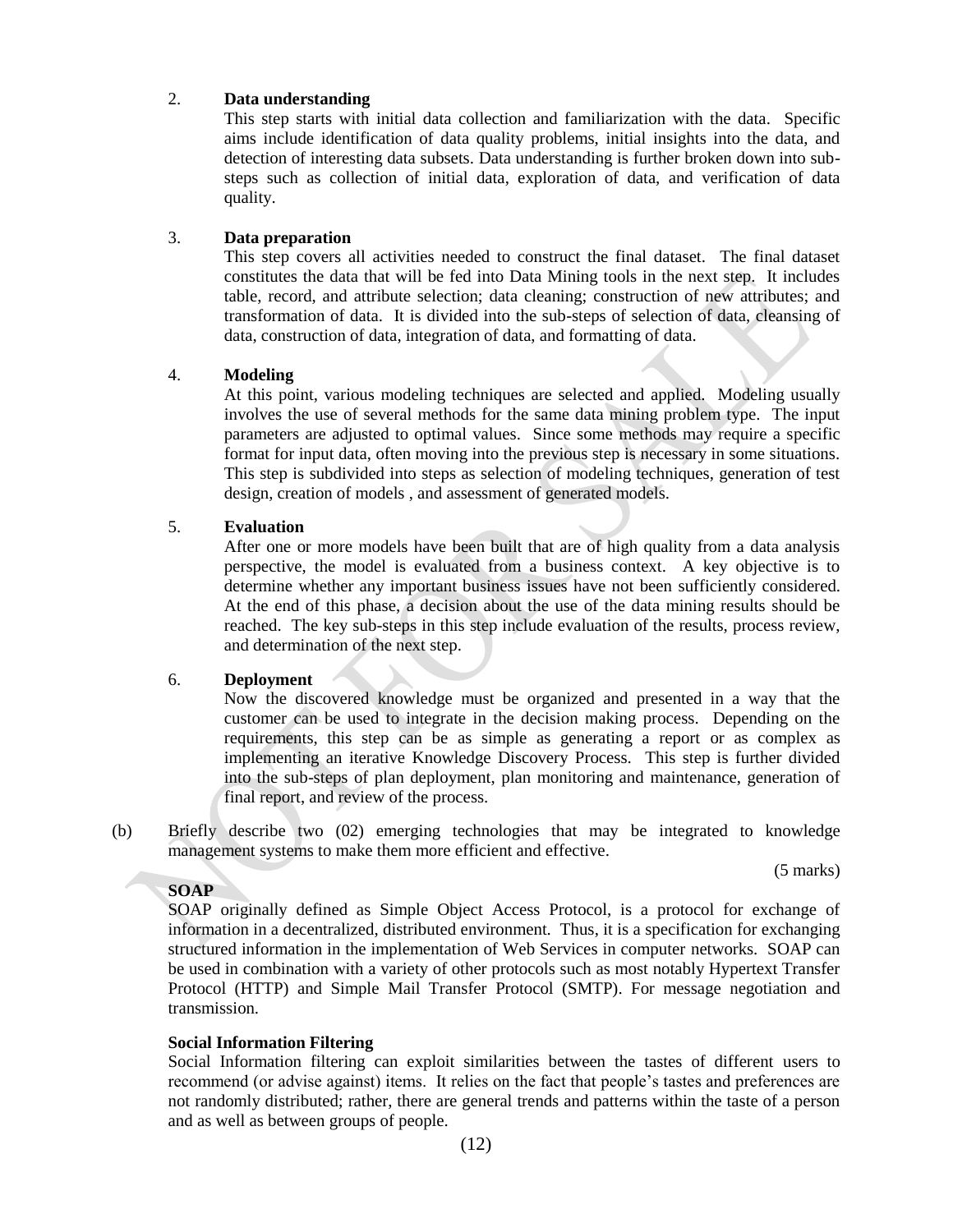Social Information filtering automates the process of "world-of-month" recommendations. A significant differences is that instead of having to ask a couple friends about a few items, a social information filtering system can consider thousands of other people, and consider thousands of different items, all happen in autonomously and automatically.

#### **Web 2.0**

It is a collection of web based communities and services. This consists of social networking sites, wikis, blogs, forums, video sharing, and folksonomies etc. of which the progress and adding of content are done by the users rather than the system administrators. This facilitates a new way of knowledge sharing through online user collaboration.

The advantage of using Web 2.0 is the ability of sharing knowledge among users who have not seen each other and who are in different parts of the world. Creative solutions for problems and new ideas can be shared across the world. Also it can be used as a way of broadcasting messages, ideas, and events to different parties in different geographical.

#### **Semantic Web**

The semantic web is a web of data integrated in such a way that it can easily be processes by machines, on a global scale. We can think of it as a more efficient way of representing data on the World Wide Web (WWW), or as a globally linked database. What is the rationale for building Sematic Web as we have World Wide Web? In WWW, data is usually represented in HTML files.

They can be useful in some contexts, but not in others. The problem with the majority of data on the Web that are in HTML format is that it is difficult to use them on a large scale and also the way we want. At present, there is no global system for publishing data in such a way as it can be easily processed by anyone. Semantic Web tries to give a solution for this problem Sematic Web focuses on two things. First, it is about common formats for integration of data and second, combination of data drawn from diverse sources, whereas WWW mainly concentrated on the interchange of documents.

#### **Ubiquitous computing**

Ubiquitous computing (often abbreviated to "ubicomp") refers to a new type of computing in which the computer integrates into everyday objects and activities of the user. In ubiquitous computing, computers become a helpful but invisible force, helping the user to meet his or her needs.

Small computers that communicate wirelessly provide a necessary infrastructure for ubiquitous computing. The ubiquitous computing aims to make computers more helpful and easier to use. In ubiquitous computing, computers should be able to foresee the user"s needs correctly and accommodate the user's natural communication modes and styles. When compared with the desktop computing which is limited to a single user in a single restricted location, this ubiquitous computer paradigm engages in many computational devices and systems simultaneously.

#### **Enterprise 2.0**

The term Enterprise 2.0 (E2.0) describes a collection of organizational and information technology constructs that enable more flexible work models, knowledge sharing and community building. It is not something new, but, it represents the evolution and maturation of best practices for collaboration and knowledge management. Enterprise 2.0 calls attention for social software and platforms that organisations might deploy to increase the productivity and performance of their knowledge workers. Enterprise 2.0 tools make it easier for knowledge workers to author links and tag information.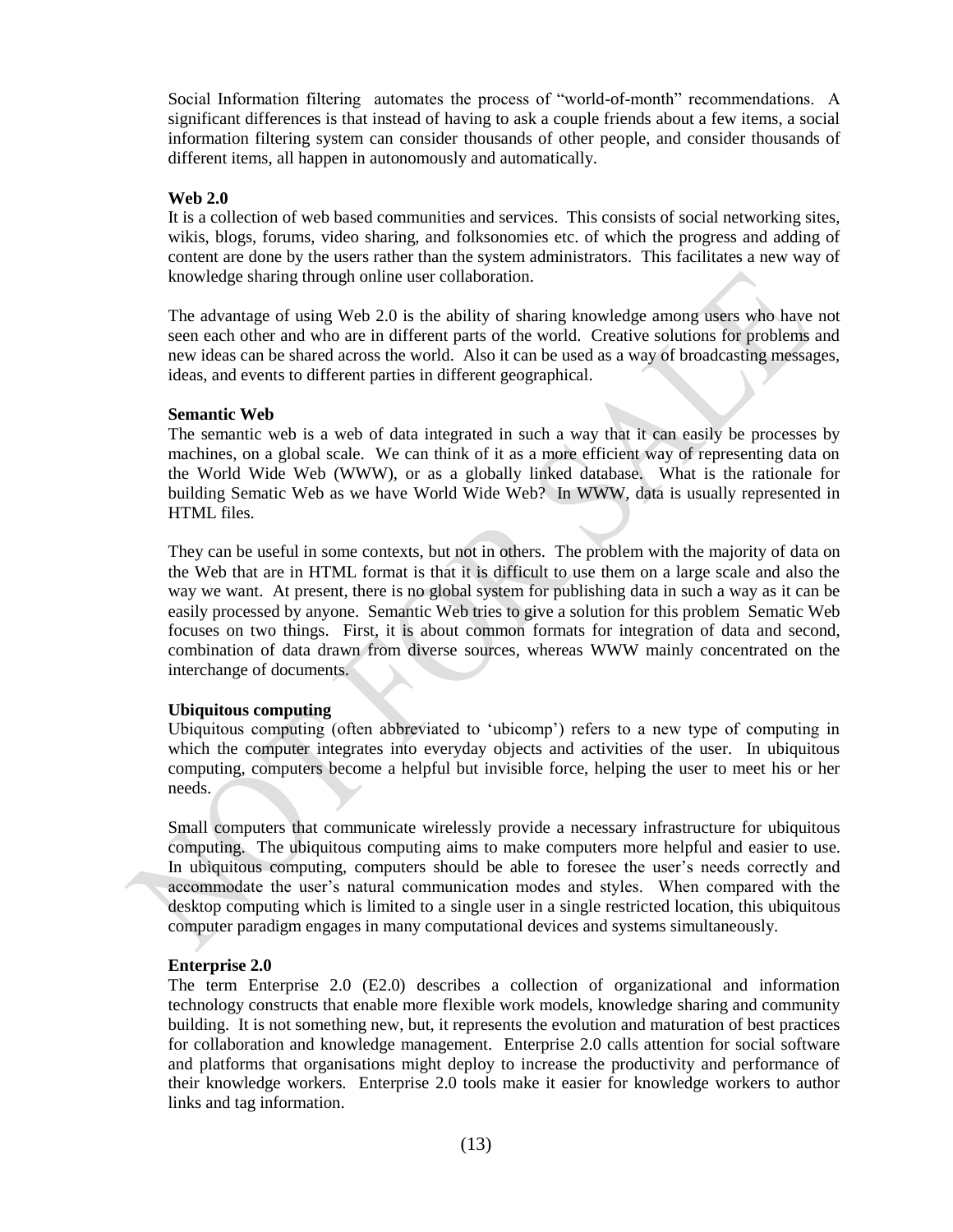#### **Micro –blogging**

After Twitter became successful in Web, many enterprise collaboration suites re incorporating micro-blogging into their platforms. Experts in social media space have been thinking about how businesses might adopt enterprise micro-blogging tools in knowledge management arena. When enterprise micro-blogging is used internally then there are different usages of it.

#### **Activity streams**

Activity streams allow publishing live streams of persons which may be related to working learning etc. It can be used as a means of disseminating knowledge. The activity stream is visible to other participants and they can acquire knowledge by participating to it. The activity streams are better in knowledge sharing, answering questions and identifying or recognizing competencies of various workers.

#### **Knowledge search engines**

The normal search engines provides the search results based on the words or phrases that are used to perform the search without looking at any semantics. However, the knowledge search engines do searching by considering the semantics of the entered phrase and it tries to match a meaningful context to the search and give the results. There are different knowledge search engines available on the World Wide Web and they can be used to search for knowledge o different problems in different contexts.

#### **General intelligence**

Most researchers working in the area of artificial intelligence expect their work to eventually be incorporated into a machine with general intelligence. This machine should meet or exceed human abilities at most of all of them. Consequently, this particular system should have a far better knowledge than a human and should be able to solve problems using an approach that humans used in similar situations.

(Total 15 marks)